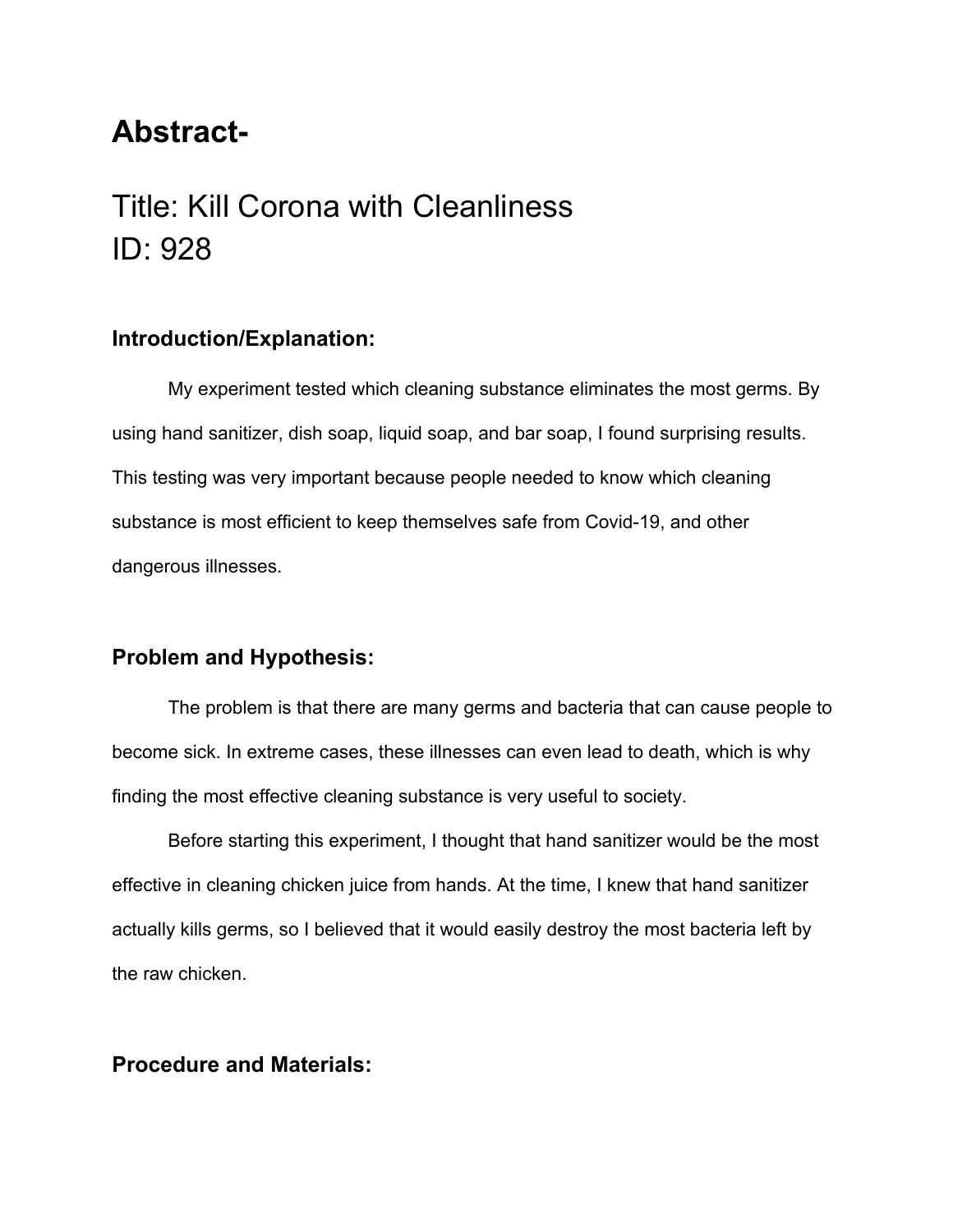I processed my data by measuring all of the bacteria every 24 hours. When I get my

results, I will average the bacteria growth of each separate substance.

- 1. Put on Latex Gloves.
- 2. Wash gloved hands.
- 3. Rub one gloved hand on raw chicken.
- 4. Wash the gloved hand.
- 5. Swab that gloved hand with cotton swab.
- 6. Swab the cotton swab with your hand bacteria in an *X* figure into a petri dish.
- 7. Immediately close, and tape the petri dish shut.
- 8. Repeat the first 7 steps in the exact same way (with all new materials) onto 7 more petri dishes.
- 9. Swab hand sanitizer with a cotton swab.
- 10.Swab that cotton swab into one of the 8 petri dishes.
- 11.Immediately close, and tape the petri dish shut.
- 12.Repeat steps 8-11 for each cleaner (with all new materials) onto the other 3 petri dishes.
- 13.Every 24 hours, log any growth of bacteria in each of the 8 petri dishes.
- Hand Sanitizer
- Liquid Soap
- Dish Soap
- Bar Soap
- 12 Petri Dishes
- Cotton Swabs
- Raw Chicken
- Latex Gloves

### **Results/Explanation:**

By using hand sanitizer, dish soap, liquid soap, and bar soap, I found surprising

results. Liquid soap succeeded the most, by not growing bacteria for almost ten days.

On the contrary, hand sanitizer's bacteria started growing almost immediately, with

1/3cm2 of bacteria at day five. I think this is because the liquid soap is made of

petroleum and stabilizers, in order to help maintain consistency. The hand sanitizer